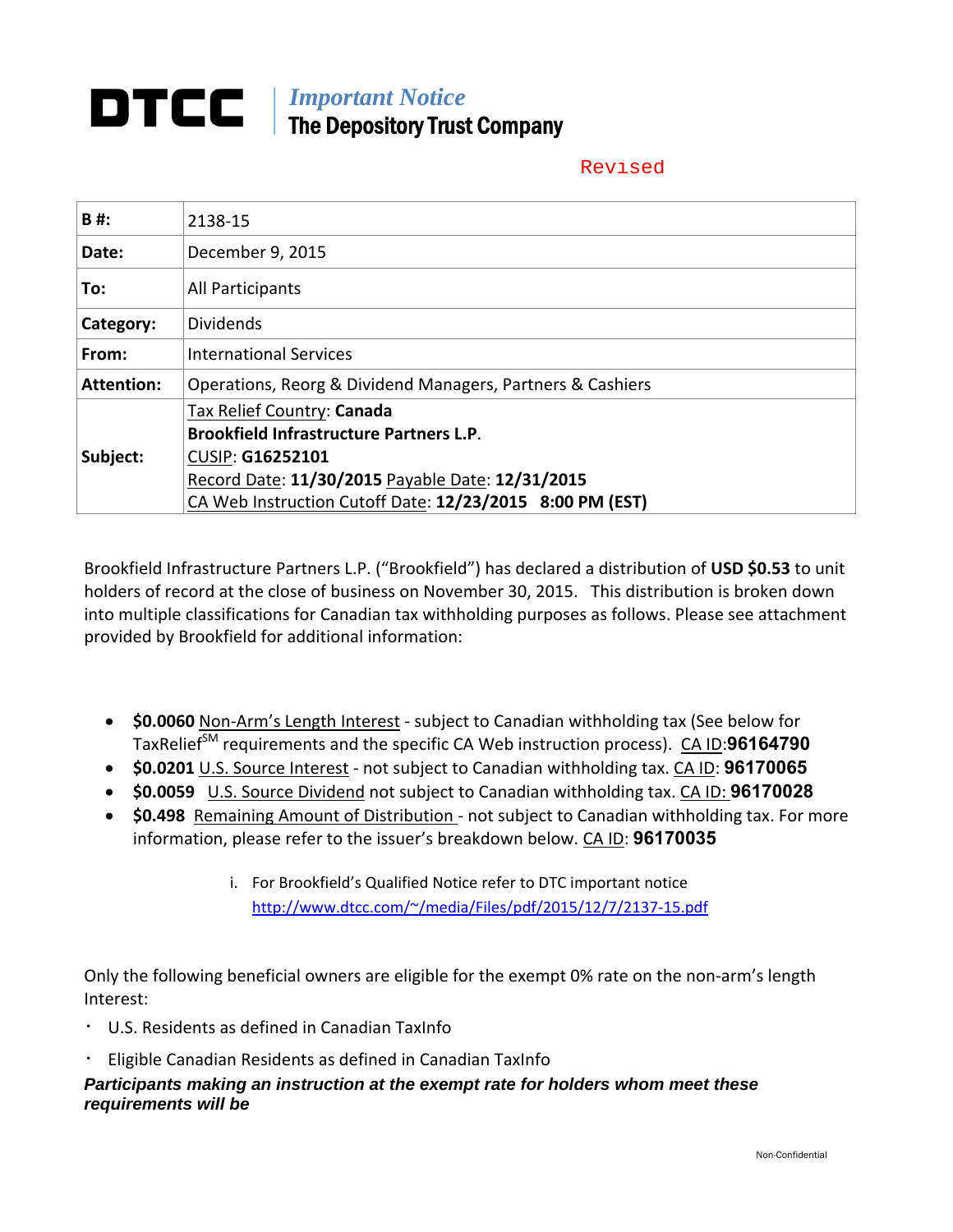#### *prompted to enter a Tax Exempt Control number which, for non*‐*arm's length interest distributions only, should be entered as 999999.*

#### All other holders should elect at the unfavorable rate of 25%. Non confidential

#### *By electing the Exempt 0% tax rate the Participant of DTC agrees to the Legal Conditions for the Use*

#### *of DTC TaxReliefsm section of Canadian TaxInfo*.

#### **1. U.S. Residents – Please refer to Canadian TaxInfo for a complete definition**

For Canadian tax purposes, treaty benefits are only available to residents of the U.S. as defined in the Canada – U.S. Treaty. In general, a U.S. resident includes any person who, under U.S. domestic tax law, is subject to income tax in the United States by reason of domicile, residence, place of management, place of incorporation or any other similar criteria. Canada – U.S. Treaty benefits are available to an estate or trust, only to the extent that the income derived by such estate or trust is subject to income tax in the United States either in its own right or that of its beneficiaries. In some circumstances, a U.S.

resident may not be entitled to claim treaty benefits by virtue of the application of the Limitation on Benefits (LOB) article in the Canada – U.S. Treaty. Refer to Limitation on Benefits for more information.

#### **2. Eligible Canadian Residents**

"Eligible Canadian Residents" are defined as follows for DTC purposes:

a) Beneficial owners of securities maintained in the DTC account of a "registered Canadian Participant" where a "registered Canadian Participant" is (a) a DTC Participant or (b) a downstream financial intermediary holding securities in the account of a DTC Participant; which has directed the required Memorandum of Understanding to Canada Revenue Agency and has received a valid CRA identification number from the CRA, without regard to the residence of the beneficial owners of those securities, or,

b) Registered Canadian pension plans that have valid CRA identification numbers issued by the Canada Revenue Agency.

c) Canadian registered charities that are listed on the CRA website and for whom the charity status on that site indicates "registered" can use "CRC001". This listing should be checked prior to every dividend payment. http://www.cra‐arc.gc.ca/chrtsgvng/ lstngs/menu‐eng.html

#### **THE DIVIDEND POSITION AND ALLOCATION HISTORY OPTION, ACCESSED VIA CA WEB, SHOULD BE**

#### **USED TO CONFIRM YOUR RECORD DATE POSITION HISTORY.**

Participants not responding to the above option by 8:00 P.M New York time on **12/23/2015**, will receive the non-arm's length interest payment at the unfavorable rate (less 25% Canadian nonresident tax withholding – default option)**.** 

If there are any questions regarding this Important Notice or the processing of related instructions via CA Web, participants should contact DTCC's Customer Service Center at (888) 382‐2721.

Important Legal Information: The Depository Trust Company ("DTC") does not represent or warrant the accuracy, adequacy, timeliness, completeness or fitness for any particular purpose of the information contained in this communication, which is based in part on information obtained from third parties and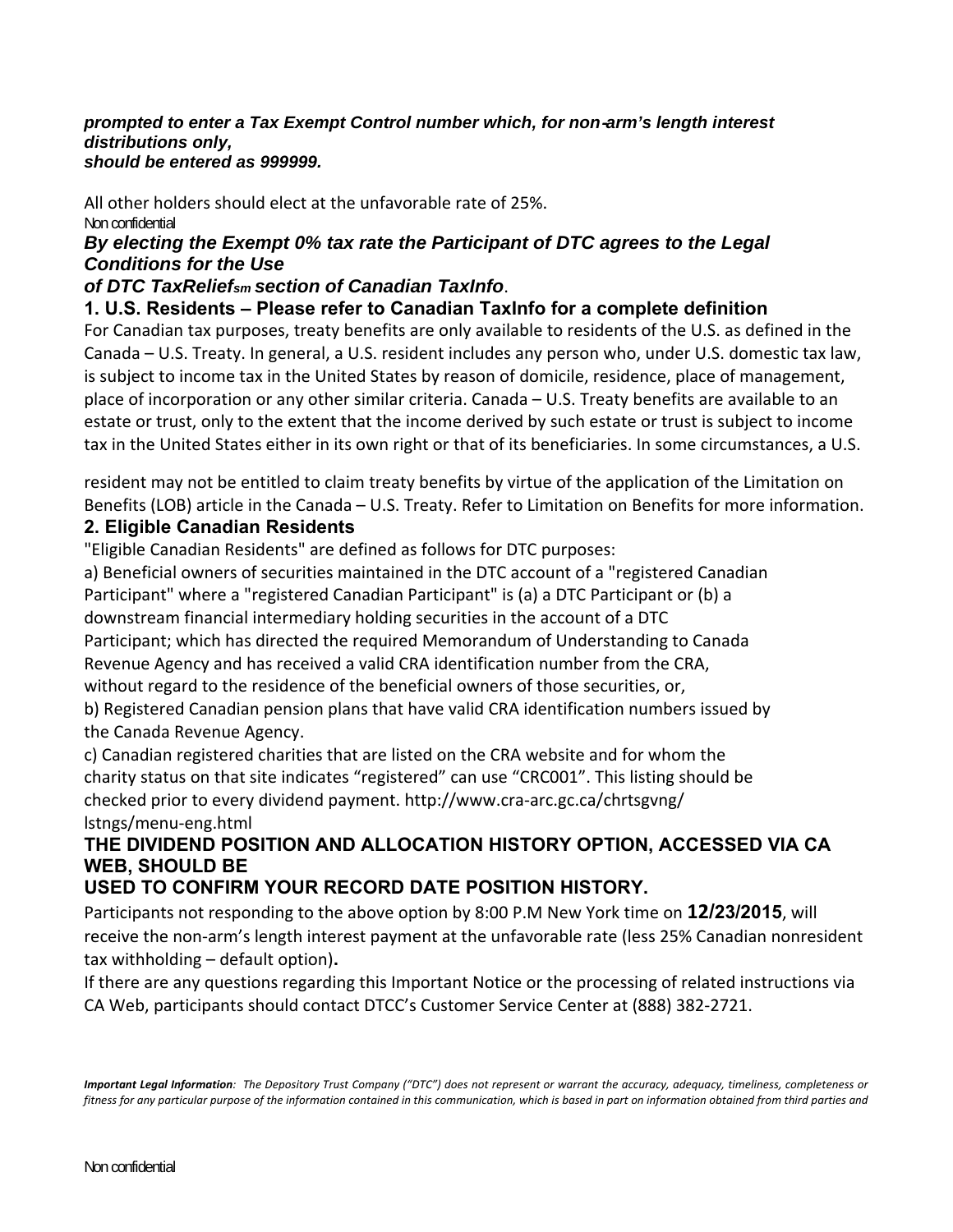not independently verified by DTC and which is provided as is. The information contained in this communication is not intended to be a substitute for obtaining tax advice from an appropriate professional advisor. In providing this communication, DTC shall not be liable for (1) any loss resulting directly or indirectly from mistakes, errors, omissions, interruptions, delays or defects in such communication, unless caused directly by gross negligence or willful *misconduct on the part of DTC, and (2) any special, consequential, exemplary, incidental or punitive damages.*

To ensure compliance with Internal Revenue Service Circular 230, you are hereby notified that: (a) any discussion of federal tax issues contained or referred to herein is not intended or written to be used, and cannot be used, for the purpose of avoiding penalties that may be imposed under the Internal Revenue Code; and (b) as a matter of policy, DTC does not provide tax, legal or accounting advice and accordingly, you should consult your own tax, legal and *accounting advisor before engaging in any transaction.*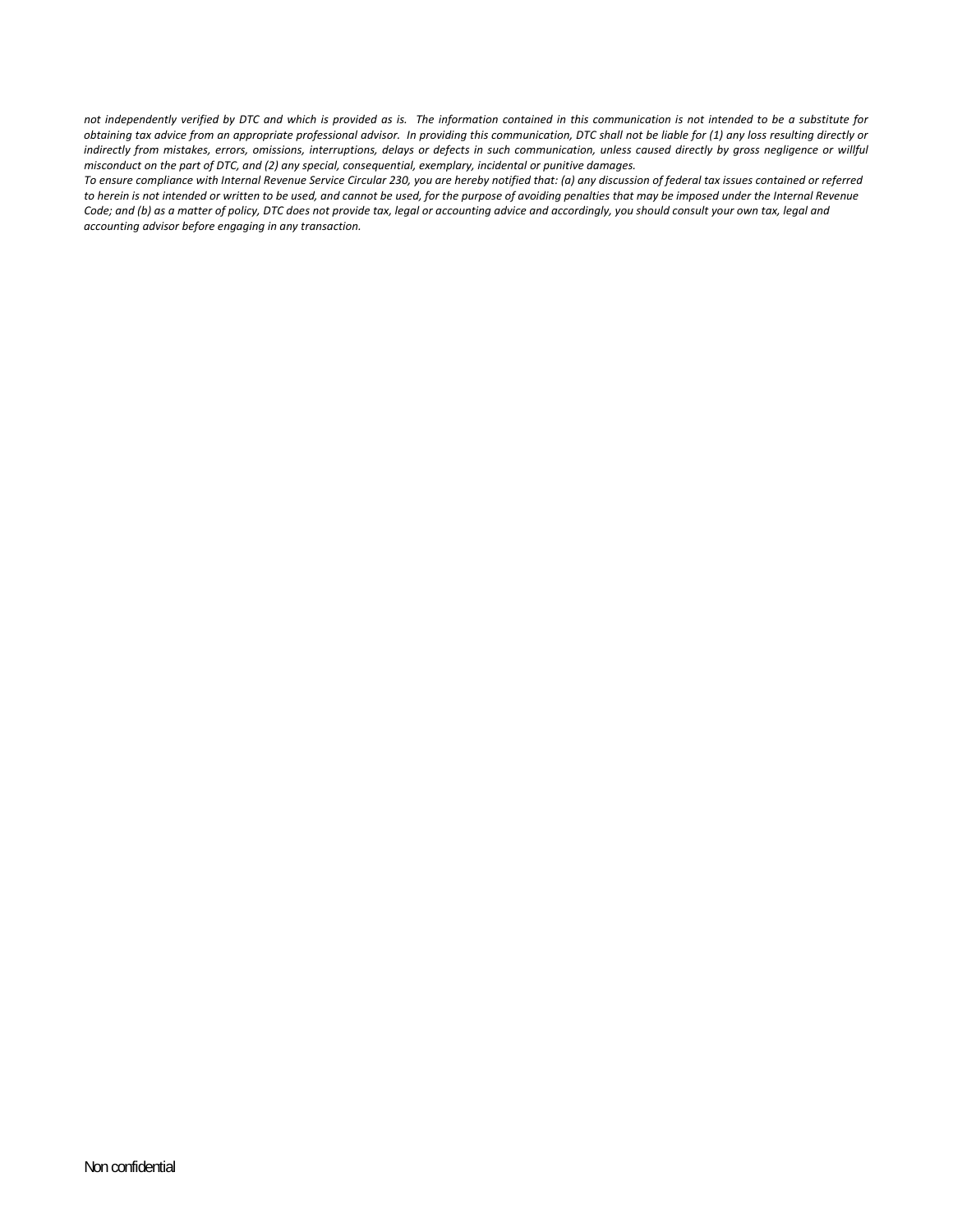# Brookfield Infrastructure Partners L.P. ("BIP") Distribution Matrix For Canadian<sup>,</sup> WHT Purposes  **Brookfield Infrastructure Partners L.P. ("BIP") Distribution Matrix For Canadian**1 **WHT Purposes**  2015 Regular LP Units Distributions<br>Tax dentification Number NRF 723528 **2015 Regular LP Units Distributions**  Tax Identification Number NRF 723528 CUSIP: G16252101

## Amounts in US\$ **Amounts in US\$**

|                         |              | Non-Canadian | resident                  | NR301 Certified | 25% or treaty         | No reporting | 25% or treaty | No reporting | 86                | No reporting | n/a                   | n/a               | n/a         |        |
|-------------------------|--------------|--------------|---------------------------|-----------------|-----------------------|--------------|---------------|--------------|-------------------|--------------|-----------------------|-------------------|-------------|--------|
|                         | Holders      | Non-Canadian | resident                  | uncertified     | 25%                   | No reporting | 25%           | No reporting | 0%                | No reporting | n/a                   | n/a               | n/a         |        |
|                         |              | Canadian     | resident                  |                 | 86                    | No reporting | 0%            | No reporting | 0%                | No reporting | n/a                   | n/a               | n/a         |        |
| Nov 30, 15              | Dec 31, 15   |              | Amount<br>(US\$)<br>In C4 |                 | \$0.0060              |              | \$0.0         |              | \$0.0             |              | \$0.4393              | \$0.1607          | (50.0760)   | \$0.53 |
| Aug 31, 15              | Sept 30, 15  |              | Amount<br>(US\$)<br>In C3 |                 | \$0.0060              |              | \$0.0         |              | \$0.0             |              | \$0.5228              | \$0.0949          | (50.0937)   | \$0.53 |
| Feb 27, 15   May 29, 15 | Jun 30, 15   |              | Amount<br>(US\$)<br>In Q2 |                 | \$0.0054              |              | \$0.0         |              | 0.03              |              | \$0.1915              | \$0.4383          | (S0.1052)   | \$0.53 |
|                         | Mar 31, 15   | Amount       | $(US3)$<br>In Q1          |                 | \$0.0079              |              | 0.03          |              | 0.03              |              | \$0.1530              | \$0.4826          | ( \$0.1135) | \$0.53 |
|                         |              | <b>I</b> ype |                           |                 | Interest <sup>2</sup> |              | Dividend      |              | Return of capital |              | Character Unspecified | Return of capital | Others      |        |
| Record date             | Payment date | Sourcing     |                           |                 | Canadian              |              |               |              |                   |              | Non-Canadian          |                   |             | Total  |

' The character composition of BIP's Distributions for U.S. tax purposes may be different fhan for Canadian withholding tax purposes. Some or all of BIP's distributions may be subject to U.S. Non-Resident Withholding Tax addition to Canadian withholding tax. For U.S. withholding tax information please see the schedule "Brookfield Infrastructure Partners L.P. ("BIP") Distribution Matrix for U.S. WHT Purposes" for the relevant period.<br>\* The The character composition of BIP's Distributions for U.S. tax purposes may be different than for Canadian withholding tax purposes. Some or all of BIP's distributions may be subject to U.S. Non-Resident Withholding Tax and holder that is NR301 certified should be entitled to a 0% rate of withholding tax on interest.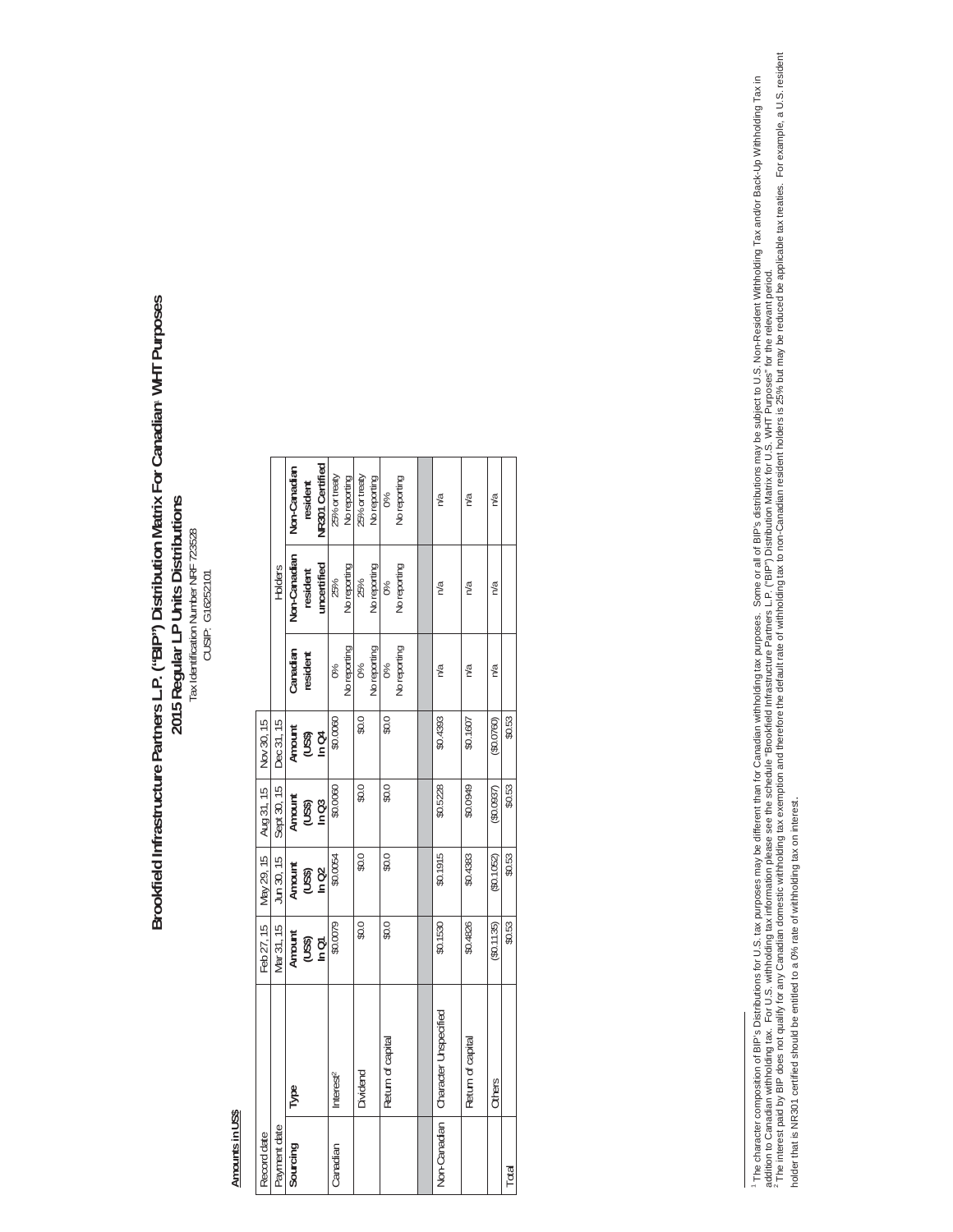Brookfield Infrastructure Partners L.P. ("BIP") Distribution Matrix For U.S.<sup>3</sup> WHT Purposes<br>2015 Regular LP Distributions<br>Tax Identication Number 98-0330282 **Brookfield Infrastructure Partners L.P. ("BIP") Distribution Matrix For U.S.3 WHT Purposes 2015 Regular LP Distributions**  Tax Identification Number 98-0330282 CUSIP: G16252101

Amounts in US\$ **Amounts in US\$** 

| Record date  |                            | Feb 27, 15                | May 29, 15                | Aug 31, 15                | Nov 30, 15 |              |               |                    | Withholding Tax Rate (NRA or BUW) / Reporting Form |                |                    |                    |                                                |
|--------------|----------------------------|---------------------------|---------------------------|---------------------------|------------|--------------|---------------|--------------------|----------------------------------------------------|----------------|--------------------|--------------------|------------------------------------------------|
| Payment date |                            | Mar 31, 15                | Jun 30, 15                | Sept 30, 15               | Dec 31, 15 |              |               | Individual holders |                                                    |                |                    | Entity holders     |                                                |
| Sourcing     | Type                       |                           |                           |                           | Amount     | Uncertified  | W-9 certified | W-8BEN             | Uncertified-                                       | W-9 certified  | W-9 certified      | Uncertified-       | W-8BEN                                         |
|              |                            | Amount<br>(US\$)<br>In Q1 | Amount<br>(US\$)<br>In Q2 | Amount<br>(US\$)<br>In Q3 | (USS)      | (regardless  |               | certified          | U.S. indicia                                       | $-$ non        | - exempt           | foreign<br>indicia | certified                                      |
|              |                            |                           |                           |                           | In Q4      | of domicile) |               |                    |                                                    | exempt         | recipient          |                    |                                                |
|              |                            |                           |                           |                           |            |              |               |                    |                                                    | recipient      |                    |                    |                                                |
| S            | Interest - non Portfolio,  | \$0.0                     | \$0.0                     | \$0.0                     | \$0.0      | 28% BUW-     | 0%            | 30% or treaty      | 28% BUW                                            | 0%             | 88                 | 30% max. NRA       | 30% or treaty                                  |
|              | non bank deposit interest  |                           |                           |                           |            | TMI-6601     | TMI-6601      | NRA - 1042-S       | TMI-6601                                           | TMI-6601       | No reporting       | $-1042 - S$        | <b>NRA-1042-S</b>                              |
|              | Interest – Portfolio, bank | \$0.0140                  | \$0.0148                  | \$0.0136                  | \$0.0201   | 28% BUW      | 0%            | 0%                 | 28% BUW                                            | 0%             | 0%                 | 30% max. NRA       | 0%                                             |
|              | deposit interest           |                           |                           |                           |            | TMI-660L     | TMI-6601      | 1042-S             | TMI-6601                                           | TMI-6601       | No reporting       | $-1042-5$          | 1042-S                                         |
|              | Dividend                   | \$0.008                   | \$0.0                     | \$0.0045                  | \$0.0059   | 28% BUW-     | 0%            | 30% or treaty      | 28% BUW                                            | $\frac{6}{20}$ | $\frac{8}{6}$      | 30% max. NRA       |                                                |
|              |                            |                           |                           |                           |            | 1099-DIV     | 1099-DIV      | NRA - 1042-S       | 1099-DIV                                           | 1099-DIV       | No reporting<br>0% | $-1042-5$          | 30% or treaty<br>NRA – 1042-S<br>30% or treaty |
|              | Other income               | \$0.0                     | \$0.0                     | \$0.0                     | \$0.0      | 28% BUW-     | 0%            | 30% or treaty      |                                                    | 0%             |                    | 30% max. NRA       |                                                |
|              |                            |                           |                           |                           |            | 1099-MISC    | 1099-MISC     | NRA - 1042-S       | 1099-MISC                                          | 1099-MISC      | No reporting       | $-1042 - S$        | NRA - 1042-S                                   |
|              | Return of capital          | \$0.0                     | \$0.0                     | \$0.0                     | \$0.0      | 0%           | 0%            | 0%                 | 0%                                                 | $0\%$          | 0%                 |                    | $0\%$                                          |
|              |                            |                           |                           |                           |            | No reporting | No reporting  | No reporting       | No reporting                                       | No reporting   | No reporting       | No reporting       | No reporting                                   |
|              |                            |                           |                           |                           |            |              |               |                    |                                                    |                |                    |                    |                                                |
| Non-U.S.     | Interest - non Portfolio,  | \$0.0079                  | \$0.0456                  | \$0.0535                  | \$0.0060   | 28% BUW      | 0%            | 0%                 | 28% BUW                                            | TMI-6601       | 0%                 | 28% BUW            | 0%                                             |
|              | non bank deposit interest  |                           |                           |                           |            | TMI-6601     | TMI-6601      | No reporting       | TMI-6601                                           |                | No reporting       | TMI-6601           | No reporting                                   |
|              | Interest - Portfolio, bank | \$0.0                     | \$0.0                     | \$0.0                     | \$0.0      | 28% BUW-     | $\frac{8}{6}$ | $0\%$              | 28% BUW                                            | TMI-6601       | 0%                 | 28% BUW            | $0\%$                                          |
|              | deposit interest           |                           |                           |                           |            | TMI-6601     | TMI-6601      | No reporting       | TMI-6601                                           |                | No reporting       | TMI-6601           | No reporting                                   |
|              | Dividend                   | \$0.6852                  | \$0.5801                  | \$0.5599                  | \$0.4186   | - MNB %82    | $0\%$         | $0\%$              | 28% BUW-                                           | 1099-DIV       | 0%                 | $28\%$ BUW $-$     | $0\%$                                          |
|              |                            |                           |                           |                           |            | 1099-DIV     | 1099-DIV      | No reporting       | 1099-DIV                                           |                | No reporting       | 1099-DIV           | No reporting                                   |
|              | Other income               | \$0.0                     | \$0.0                     | \$0.0                     | \$0.0      | 28% BUW-     | $0\%$         | 0%                 | 28% BUW                                            | 1099-MISC      | 0%                 | - MNB %87          | 0%                                             |
|              |                            |                           |                           |                           |            | 1099-MISC    | 1099-MISC     | No reporting       | 1099-MISC                                          |                | No reporting       | 1099-MISC          | No reporting                                   |
|              | Return of capital          | \$0.021                   | \$0.0048                  | 0.03                      | \$0.1627   | 0%           | 0%            | 0%                 | 0%                                                 | $0\%$          | $0\%$              | $0\%$              | 0%                                             |
|              |                            |                           |                           |                           |            | No reporting | No reporting  | No reporting       | No reporting<br>0%                                 | No reporting   | No reporting       | No reporting       | No reporting                                   |
|              | Other                      | (\$0.2061)                | (\$0.1153)                | (\$0.1015)                | (\$0.0833) | 0%           | 0%            | 0%                 |                                                    | 0%             | 0%                 |                    | 0%                                             |
|              |                            |                           |                           |                           |            | Vo reporting | No reporting  | No reporting       | No reporting                                       | No reporting   | No reporting       | No reporting       | No reporting                                   |
| Total        |                            | \$0.53                    | \$0.53                    | \$0.53                    | \$0.53     |              |               |                    |                                                    |                |                    |                    |                                                |
|              |                            |                           |                           |                           |            |              |               |                    |                                                    |                |                    |                    |                                                |

<sup>&</sup>lt;sup>3</sup> The character composition of BIP's Distributions for Canadian tax purposes may be different than for U.S. withholding tax purposes. Some or all of BIP's distributions may be subject to Canadian withholding tax. Non-Res <sup>3</sup> The character composition of BIP's Distributions for Canadian tax purposes may be different than for U.S. withholding tax purposes. Some or all of BIP's distributions may be subject to Canadian withholding rax in addit and/or Back-Up Withholding Tax. For Canadian withholding tax information please see the schedule "Brookfield Infrastructure Partners L.P. ("BIP") Distribution Matrix for Canadian WHT Purposes" for the relevant period.